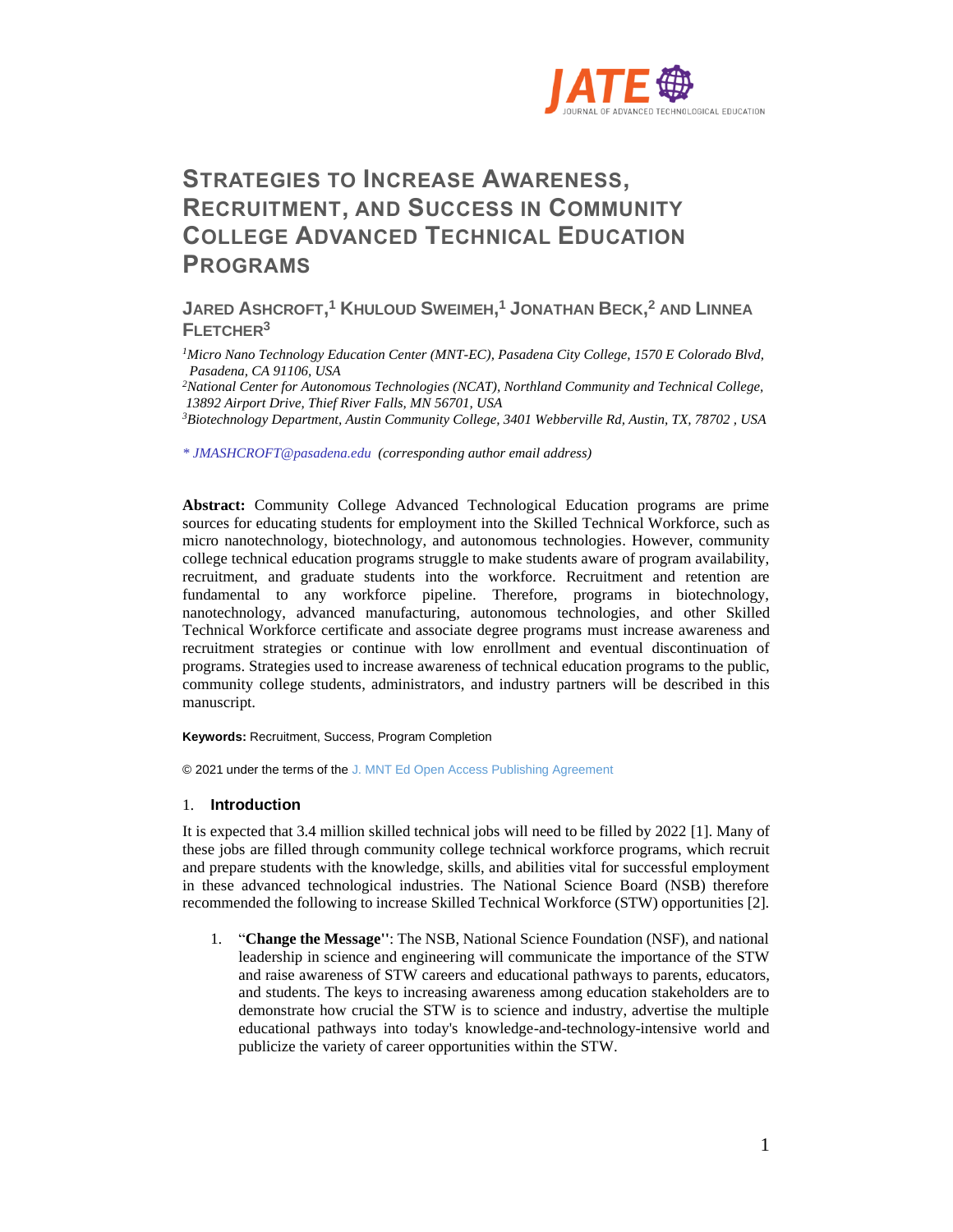

- 2. "**Focus on the Data**": NSF will promote partnerships among industry/academic stakeholders within STW training institutions to collect, share, and analyze data leading to the development of STW education practices.
- 3. "**Leverage the Portfolios of Federal Investments**": The NSF will analyze its STW investments across education, research, infrastructure, data collection, and analysis to determine optimal strategies to build awareness of funding opportunities and leverage these investments to maximize impact.
- 4. "**Build Partnerships**": NSF will foster a community of partnership among K-12, twoyear colleges, four-year universities, workforce development programs, and industry leaders to grow an STW program tailored to the needs of local communities.

These NSB recommendations are ideal to be implemented in community college technical education programs. However, current recruitment and success in many technical education disciplines, such as micro nanotechnology, biotechnology, advanced manufacturing, and autonomous technologies, among others, has three major challenges:

- 1. The overemphasis and recruitment of four-year research university baccalaureate and doctorate students into STEM Skilled Technical Workforce positions.
- 2. The low enrollment and understanding of students to opportunities provided through community college technical education programs.
- 3. General awareness and connection with new and emerging technologies.

One example that demonstrates these challenges was displayed at community meetings with Biotechnology Program Department Chairs and faculty at community colleges. The number one challenge for the Biotechnology programs was recruiting students [3]. The consensus was that community college workforce programs, such as Biotechnology, suffer from the wrong brand identity. Parents, even many parents who work at the community college, do not support their children attending a community college to gain a well-paying job. The idea that a person would need to attend a baccalaureate-granting university to gain a well-paying job is challenging, especially in fields where industry also feels they should hire students from universities granting higher degrees. Biotechnology is one of these industries. So, community colleges have developed biotechnology certificates for post baccalaureates and now are starting to offer four-year biotechnology degrees. But there is a place for the biotechnology associate's or technical certificate degree in industry and therefore for the student who earns this degree. In fact, a study done by Genentech showed increased persistence of community college students in entry-level technician jobs compared to four-year students [3]. Students in the Genentech study from technical education programs were more likely to stay in their jobs longer than fouryear university students. It is essential to match the student with the job to ensure expectations both on the student and the employer sides are properly matched to retain the workforce.

In addition, emerging or breakthrough technologies often disrupt a defined degree pathway to a career. The Massachusetts Institute of Technology recently defined emerging or breakthrough technologies as "a technology, or perhaps even a collection of technologies, that will have a profound effect on our lives" [4]. Autonomous Technologies are proving to be precisely that. According to the Rocky Mountain Institute, the rise of automated mobility services could be one of the most interesting and complex disruptions of the modern era [5]. The personal mobility market is a \$1 trillion market, with 41% of users indicating that they would use autonomous vehicles. The managing director of one of Silicon Valley's leading venture capital firms sees it like this:

The PC revolution gave us major computer manufacturers, big disk drives, and memory companies. So with the internet companies like Google, and already from mobile phones, we have seen breakout successes from a new breed of mobile-focused companies. Expect the same from the transportation revolution. Somewhere out there, in garages and dorm rooms, entrepreneurs are beginning work on the company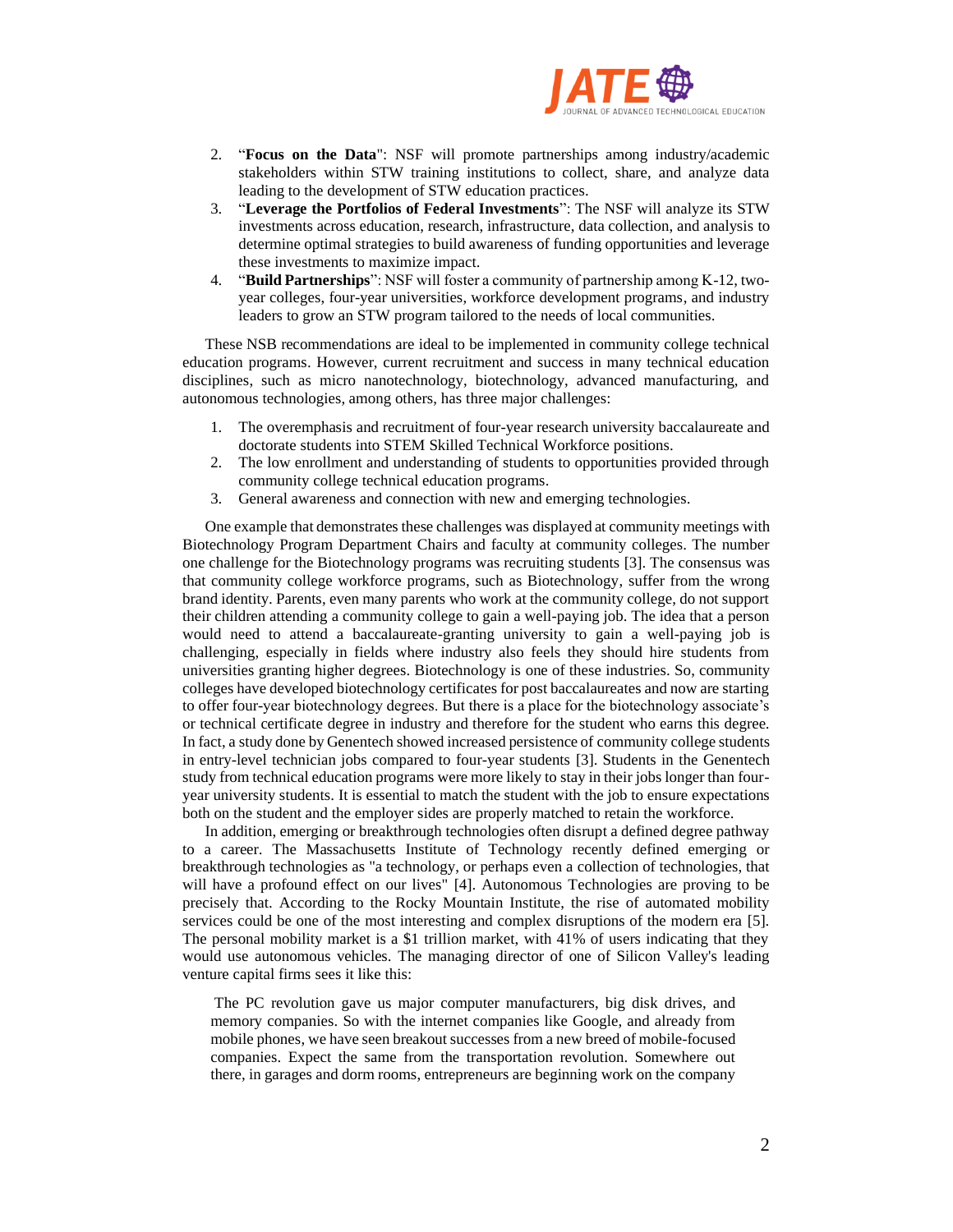

that will do for autonomous vehicles what companies like Intel did for PC processing, what companies like AT&T did for mobile phone networks, and what companies like Norton and McAfee did for PC security [4].

The PC revolution created new occupations and demanded skills unheard of even 15 years ago. Think app developer, podcast producer, cloud architect, and social media manager, to name a few. In just that way, Autonomous Technologies are innovative, transformative, and need skilled technicians for job titles that are just being created and those that do not yet exist. Advancing technician education in all the different careers that the ubiquity of autonomous technologies will create is rapidly evolving and critical to maintaining the role of the United States as a competitive global leader in this fast-moving field.

Technical education educators within the Advanced Technological Education (ATE) program must identify strategies to increase awareness, recruitment, and completion of technical education programs. In addition, partnerships must be built with industry to provide graduating technical education students placement in industry jobs.

# **Strategies to Increase Awareness**

Recently, Pasadena City College surveyed 645 community college students enrolled in lowerdivision chemistry courses to determine awareness and interest in technical education as an academic and career choice. Over 94% of students selected transfer as one possible outcome compared to 41% who aim to earn an Associate's Degree and only 11% who desire to obtain a Certificate of Achievement or Occupational Certificate (Figure 1). The overall transfer rate for California Community Colleges is less than 10%. There is an obnoxious disconnect between the expectations and availability of opportunities for STEM students at community colleges to transfer to baccalaureate-granting institutions. Many Associate's Degrees earned at Pasadena City College are Associate's to Transfer degrees, not necessarily degrees used to apply for employment in the STW. Students must be made aware of the limited transfer options and guided to more available technical education degree programs that can lead to employment directly from community colleges.



Fig. 1. Outcomes Students Have Considered at Pasadena City College

Pasadena City College has 141 Associate Degrees and 99 Certificate of Achievement Degree programs. Certificates of Achievement include Biotechnology, Laser Technology, Geotech, and Computer Information Systems. A total of 155 students had considered earning a degree in one of these programs (24%), with the majority 107 indicating that biotechnology was a degree pathway of interest (Figure 2). Over the last 20 years, biotechnology has developed into a robust technical education program with opportunities across the country. It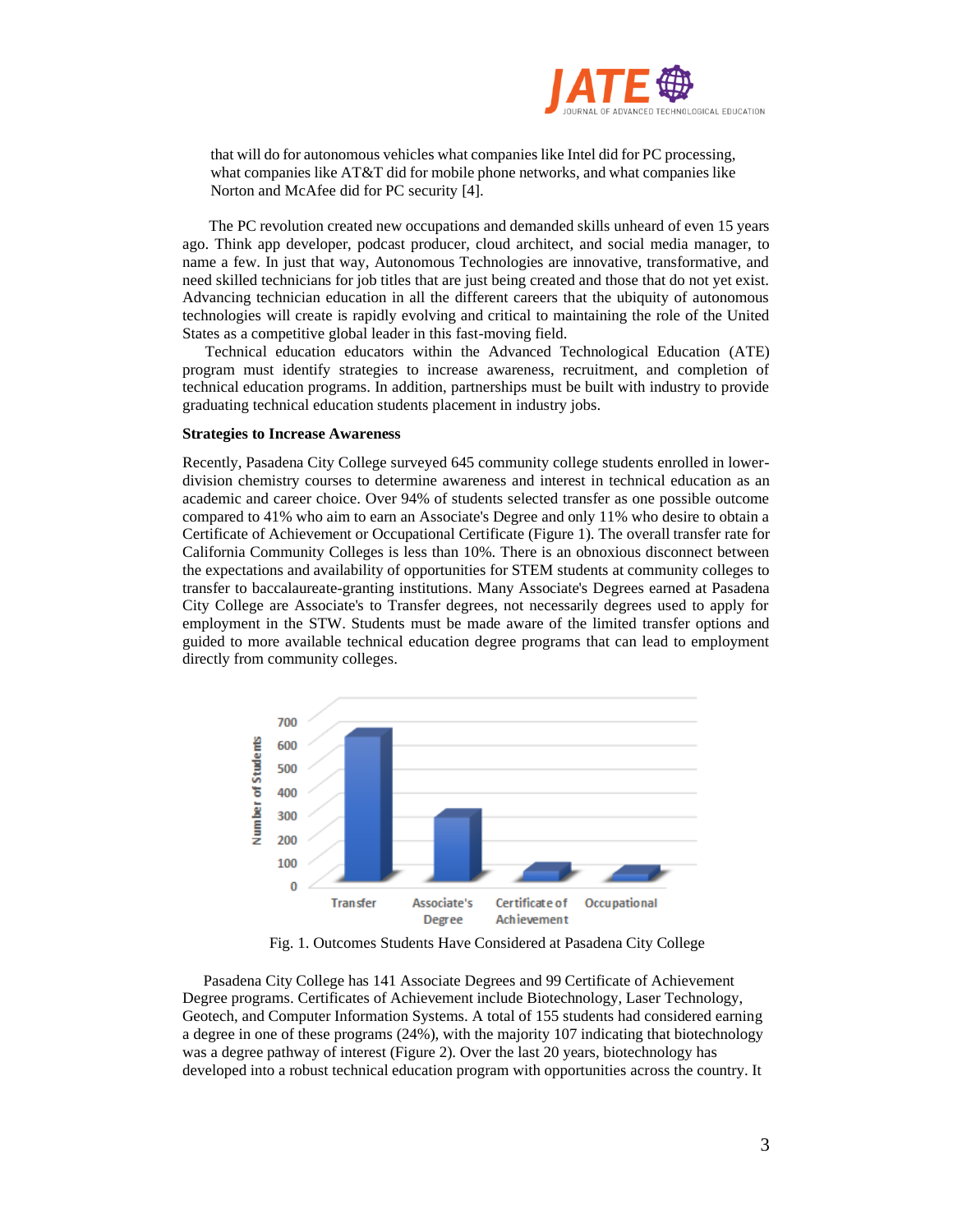

is vital that additional technical education programs develop sustainable models like biotechnology to build a foundation of advanced technological education degrees that can increase degree and employment opportunities.



Fig. 2. Technical education pathways that community college students are interested in at Pasadena City College

Surveys conducted by the supplemental instruction program in chemistry asked students if they were aware of any other technical education pathways at community colleges that lead to STW jobs. Out of 620 students, only 33, or just over 5%, were aware of different technical education programs. However, in a follow-up question, if students would be interested in a Nanotechnology degree program at community college, 223 or 35% said they would be interested. The challenge is not the interest students have in advanced technological education programs. Instead, students are not aware that these programs exist.



# **Awareness and Interest in Nanotechnology Technical Education Programs**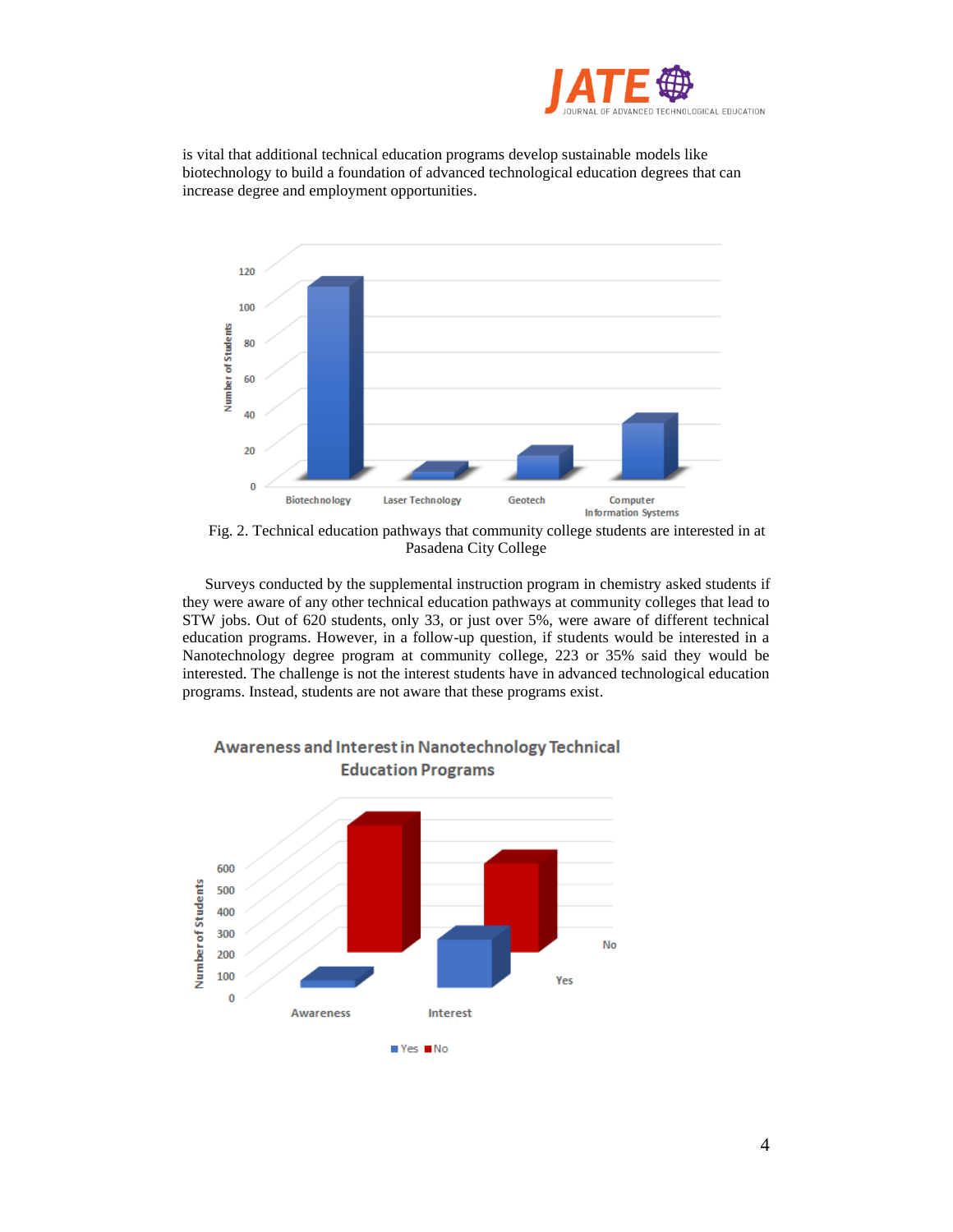

# Fig. 3. Awareness and interest in a Nanotechnology technical education program at Pasadena City College

The advanced technological community should focus on creating outreach and dissemination programs tailored to increase awareness of community college students into certificate and associate's degrees that lead to jobs. Three focus areas on increasing awareness can be:

- **Better use of Social Media**: work with social media experts to create content on social media platforms students currently use, such as Tik Tok, not on platforms such as Facebook that students do not commonly use at community college.
- **Increase buy-in from the administration**: Work with community college administrations to create programs and recruit newly hired faculty to organize and lead technical education programs at community colleges. Focused professional development on these new faculty, who are are more likely to implement the strategies shared at professional development workshops.
- **Increase engagement from industry**: Develop Business and Industry Leadership Teams to provide industry a strong voice in determining optimal pedagogy and share the future trends needed to be taught by technical education programs.

An additional NSF ATE program in autonomous technologies, the National Center for Autonomous Technologies, was launched in 2019. In the second year of operation, NCAT's primary focus on outreach has strengthened communities, promoted engagement, and created partnerships with educators, industry, and government agencies. Over a year, NCAT delivered 45 events, engaging more than 5,200 individuals through in-person and virtual workshops, presentations, webinars, and STEM events. The events ranged from workshops, webinars, presentations, and conferences, to STEM/AT specific events and numerous professional development experiences. In addition, through targeted social media outreach, NCAT had over 300,000 interactions, drawing more than 15,000 users to the robust library of education resources on NCAT's website.

Success in using social media as a means of communication and outreach is expanding to reach a more diverse audience. Social media channels (LinkedIn, Twitter, Instagram, and YouTube) offer a way to build relationships and connect with the AT community, increasing visibility and credibility by sharing expertise and thought-leadership in autonomous technologies technical education. In addition, the use of social media as a connection, collaboration, and engagement tool expand beyond the physical classroom or office. It allows a platform to create a better public understanding of the emerging technology.

NCAT has also partnered with government organizations such as the Federal Aviation Administration (FAA) to bring together communities of educators with certificate and degree programs in unmanned aircraft systems technology. NCAT has taken a significant leadership role in the FAA Unmanned Aircraft Systems Collegiate Training Initiative (UAS-CTI). Since 2020 this initiative has had a significant coast-to-coast impact, reaching more than 84 member organizations across 39 states. Most of the organizations are community colleges. The UAS-CTI mission is to collaborate with selected colleges and other organizations to deliver up-todate UAS training tools, resources, and guidelines to prepare students for UAS careers. As the designated repository and resource hub for the UAS-CTI community, NCAT provides access to its extensive collection of interactive educational content, curriculum, workshops, presentations, and other resources. The website has become a forum for exchanging ideas and launching new initiatives. This type of relationship with the FAA is a model for how academia and government organizations can work together to create resilient partnerships that prepare the nation's workforce for the future.

Forming a collaborative environment that includes industry leaders, technical education community college faculty, community college administrators, and current and former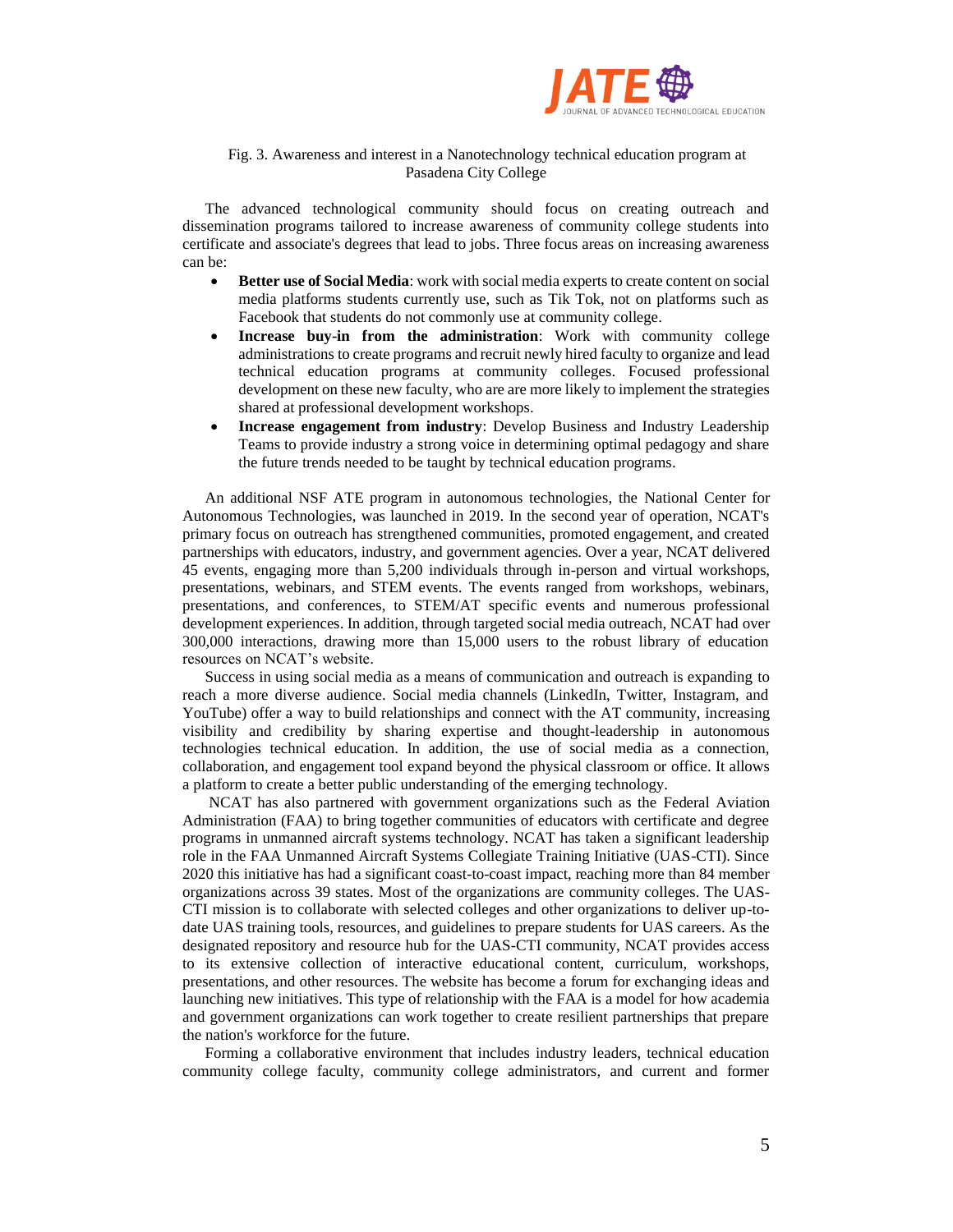

technical education students will provide the best chance to increase awareness in community college technical education programs.

### **Strategies to Increase Recruitment**

Community college STEM programs have typically focused on transfer over earning a degree that leads to employment. The minimization of certificate degrees vested by industry, leading to Skilled Technical Workforce jobs, is a disservice to students. This trend is especially true since the number of transfer opportunities for community college students is limited. Focus on recruiting students into Associate or Certificate degree programs that lead straight to employment would benefit an abundance of students when completed at community college. To increase the recruitment of students into these degree pathways industry needs to provide mechanisms to support the learning of technical education students. Industry can get actively involved in recruitment through:

- Partnering with technical education programs through Business Industry Leadership Teams where industry assists in curriculum guidance to improve technical education curriculum to current trends in industry will make programs more engaging and lead to current jobs within the technical education community. It is essential in the recruitment phase to provide possible outcomes from technical education programs.
- Recruit students through course-based undergraduate research experiences (CUREs) embedded within the introductory STEM courses at the start of a student's STEM academic pursuit. Use CURE's within the course to introduce students to technical education pathways and outcomes available through this path.
- Utilize informal supplemental instruction sessions to expose students to everyday life applications of Nanotechnology, Biotechnology, Autonomous Technology, and more and the availability of the related technical education programs.
- Highlight technical education as an attractive path through "Careers in STEM" summits and series, which can be provided through campus affiliations, such as clubs, Veteran's resource centers, or campus organizations like the Mathematics, Engineering, Science Achievement Program (MESA).
- Utilize social media in outreach and organize a website that shows each technical education program, discipline, and campus across the United States.
- Provide faculty-mentored undergraduate research experiences and industry apprenticeships that provide advanced experiences in preparation for employment into the STW.
- Have program alumni participate in speed networking sessions with potential students to share their job experiences with potential candidates. Students listen to previous students (now alumni and on the job) because they identify with them.

Recruiting students into careers rapidly impacted by technology can create challenges in defining a clear path. In some cases, the technology, industry application, and career titles move so quickly that educational programs lag in catching up. NCAT views extracurricular activities such as student competitions as a way to engage students in thinking about a variety of tracks that support developing the 21<sup>st</sup>-century workplace skills desired by industry partners. For example, the MATE ROV Competition challenges students worldwide to engineer Remotely Operated Vehicles (ROV) to complete a set of mission tasks based on real-world workplace scenarios. Students transform their teams into start-up companies that, in addition to their robots, prepare technical reports, create marketing displays, and deliver engineering presentations.

A 2020 report [6] discusses the competition's impact on developing skills critical to the future of work. Eighty-nine percent (89%) of the alumni credited the ROV competition with having at least a little influence on their educational or career path. Roughly one-third (34%)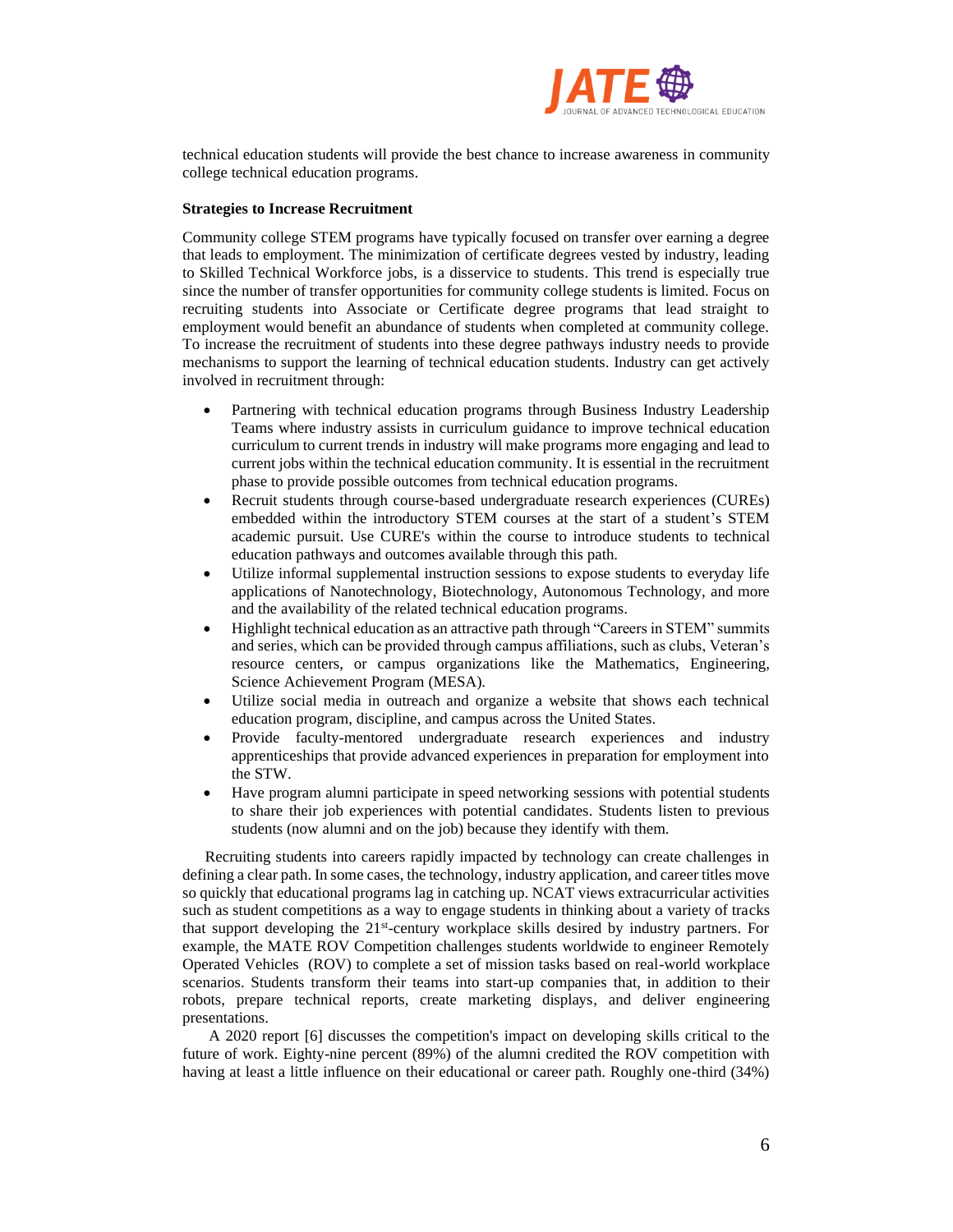

indicated that the competition influenced them to a great extent, and 38% marked that the competition influenced them somewhat. Students engaged in competitions learn skills, explore technology applications, and see the landscape of career opportunities, which can help inform their educational pathways.

#### **Strategies to Increase Completion**

The last component of a successful technical education program is student completion. According to the American Association of Community Colleges Voluntary Framework of Accountability, only 59% of community college students successfully complete an outcome in six years. More worrisome is using the Integrated Postsecondary Education Data System measure only 25% of community college students have a successful outcome within three years of beginning their academic journey. Technical education degrees provide a less timeconsuming opportunity to earn a satisfactory outcome within two years of enrollment. The majority of technical education programs can be completed within two years. More importantly, programs can develop class strategies and program opportunities to increase successful completion.

Technical education programs can increase success and completion by implementing active learning strategies within program design. For example, course-based undergraduate research experiences and industry-derived projects have been shown to increase success by providing students with in-class research projects focusing on critical thinking, communication, and teamwork skills. These skills are beneficial to the technical education jobs students pursue and provide opportunities to develop essential STW knowledge, skills, and abilities. In addition, partnering with industry and research universities to provide paid internships or apprenticeships will foster greater engagement with industry and begin networking within technical education industries. These two components will significantly increase success and completion among technical education pathway students.

# **Discussion**

Technical education programs provide excellent opportunities to community college students to earn a degree and directly enter the workforce. Obviously, this message is not being heard as many programs, especially micro nanotechnology, biotechnology, and autonomous technologies, suffer from low enrollment and are often discontinued. Therefore, the message concerning what community college technical workforce programs can provide needs to be changed. Approaches to change this message are as follows: (1) Provide students with direct examples and role models of individuals working in the field from various backgrounds to strengthen their scientific identity and shift stereotypes around who works in science for community college students [7]. (2) Produce outreach materials, such as *The Talking Technicians* Podcast, to provide stories from working technicians to share with community college students interested in obtaining a technical education degree. (3) Establish an alumni network for the purpose of setting up speed networking events where alumni talk with potential or existing students sharing their experiences. Most importantly, partner with industry leaders in creating recruitment strategies and developing an engaging curriculum that focuses on the current needs of industry.

The message needs to be based on data. Programs, industries, and others need to collect data to demonstrate the effectiveness of these workforce programs. One example of a datadriven organization is based on a Pew Research Center saying that social media is an effective tool for raising awareness and creating sustained movements [8]. Utilizing data, outreach, and decimation strategies can be planned and implemented through partnerships among NSF ATE Centers and programs. Leverage the federal portfolio and build partnerships with other federally funded initiatives that intersect with the ATE portfolio, such as the Manufacturing